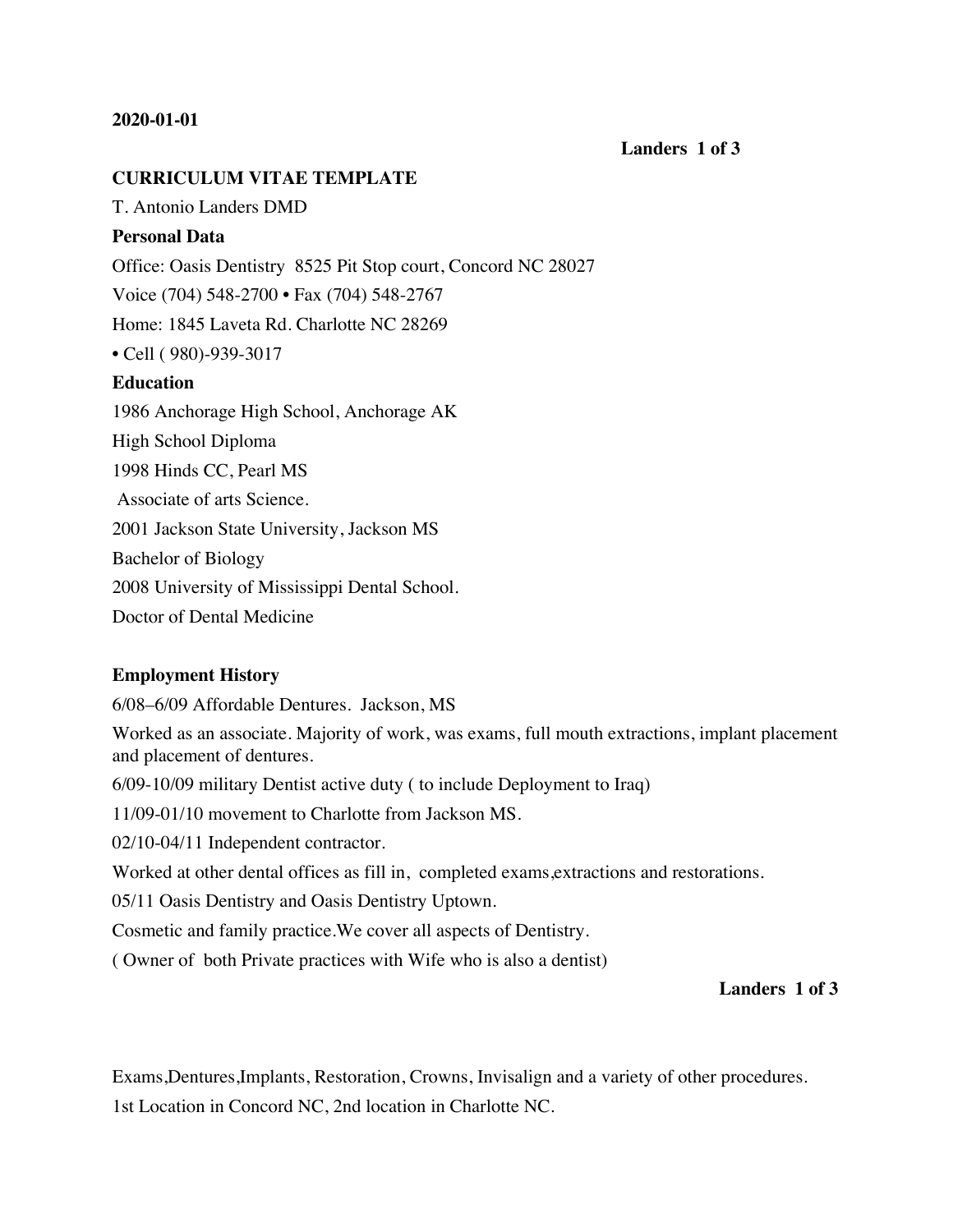# **Honors**

2015 Fellow of International Dental implant Association

# **Military Service**

1988–1995 US Infantry 11C Active Duty. 1996-2007 68E/ N5 Dental Technician SGT. MEDCOm MS National Guard 2007-2014 63A General Dentist 155 INF Brigade Dentist, Deployed to Iraq 20014-20018 63 A General Dentist MEDCOM GAARNG 2018-present 63A General Dentist Brigade Dentist. Deployed to Afghanistan (2019) Federal Rank: Second Lieutenant (O-1), effective 08/07, CPT(0-3) effective 10/08 Major (O-4), effective  $10/15$ 

Decorations: Army Commendation Medal with Bronze Oak Leaf Cluster (5th award), Army Achievement Medal Bronze oak leaf (3rd award), Overseas Medal (2 awards), Humanitarian Service Ribbon, US Good Conduct medal, NCO Development medal. Army Reserve Components Achievement Medal ( 3rd award), armed forces reserve medal with m device, Georgia special operations award, National Defense Service Medal, Iraq Campaign Medal with 1 Bronze Service Star, Afghanistan campaign award, Global War on Terrorism Service Medal 2nd , Army Service Ribbon, Expert Infantryman badge, Drivers badge.

**Landers 1 of 3**

# **Credentials**

State of North Carolina (active Dentist license 8895) State Mississippi Dental license 3487-08 inactive since 2017) U.S. DEA registrations for controlled substances (civilian & military FL1126639 ) National Provider Identifier 1265686836 ; Basic Life Support CPR/AED (valid through 12/21.

# **Society Memberships**